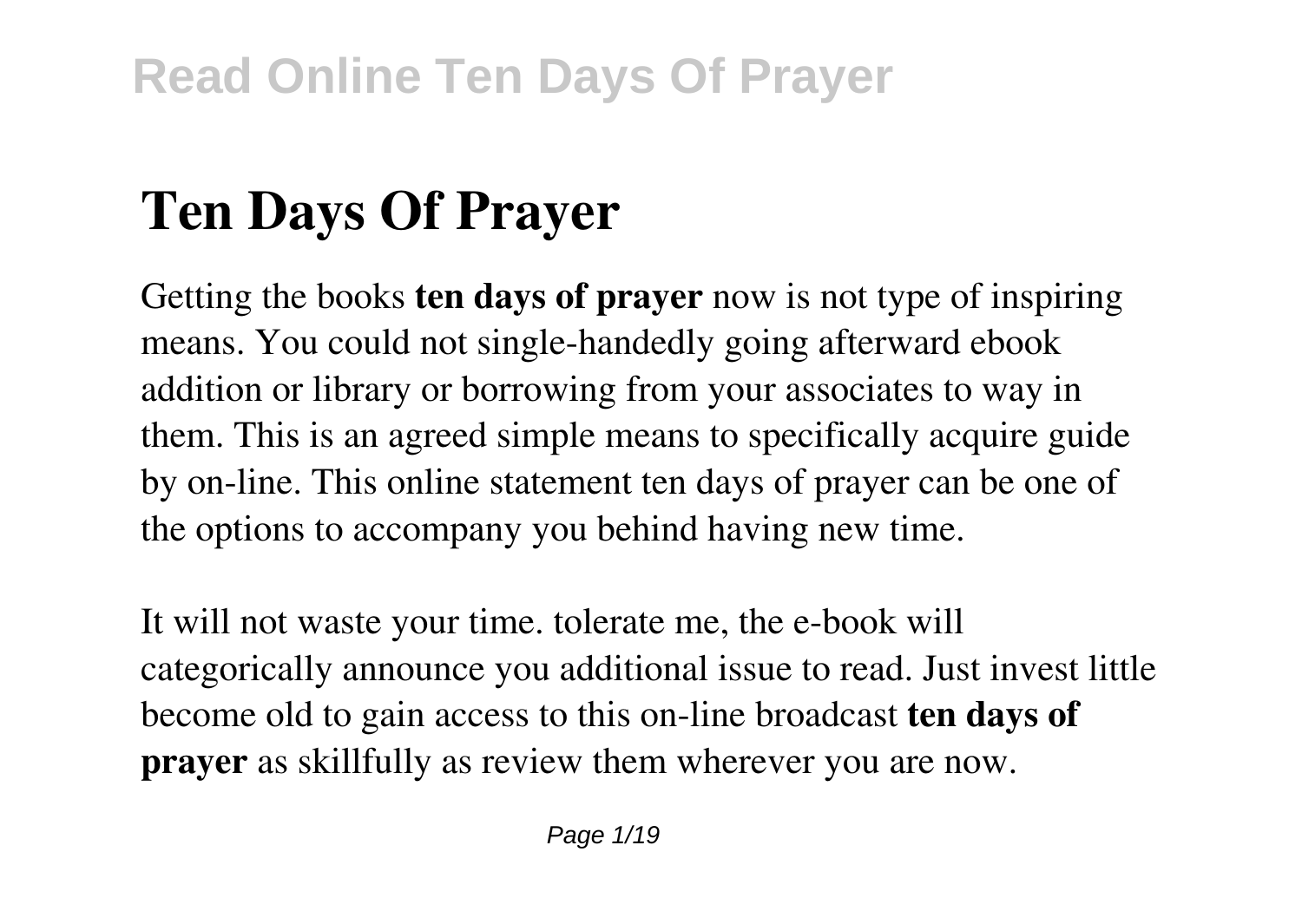Putting Revival Into Practice | 10 Days of Prayer - Day 4 Jesus' Most Precious Gift | 10 Days of Prayer - Day 1 Day 1 | 10 Days of Prayer *"Victory Through The Holy Spirit" - Ten Days of Prayer (PHTDP200003)* **Introduction to the 10 Days of Prayer** "The Baptism Of The Holy Spirit" - Ten Days of Prayer (PHTDP200004) Begin Your Day With This Prayer! ?? *Day 2 | 10 Days of Prayer* 10 Days of Prayer 2021 Summary. Day 5: Spiritual or Carnal: What's the Difference? *10 Days of Prayer 2020 - Day 2* **DAY ONE ||10 DAYS OF PRAYER ||2021** 10 DAYS OF PRAYER, Pr. EMANUEL PELOTE || DAY 4 SERMON A Psalm 91 Prayer For Protection and Strength! ?? *Zakk Wylde - Lost Prayer (Official Video)* Learn How to Pray in Five Dimensions with Rick Warren A Beginner's Guide To Prayer with Rick Warren Woman Throw Page 2/19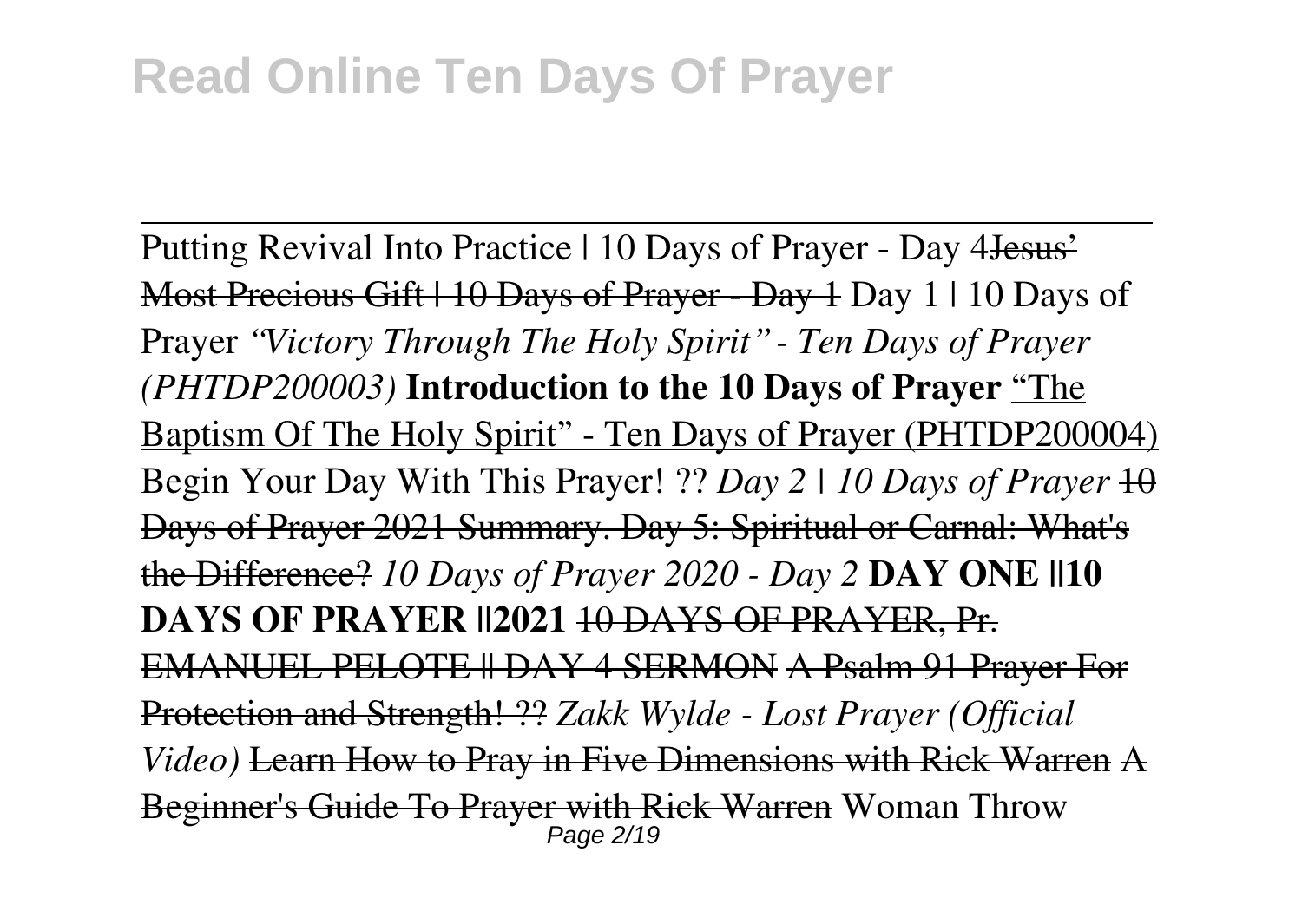Hands On Pastor After He Pushes Her During Prayer *The Best Is Next | Joel Osteen* Amir Tsarfati - Days of Ezekiel **Learn How To Be Led By God's Spirit with Rick Warren** Learn How To Be Set Free From Self-Destruction with Rick Warren Beautiful 10 Hours of Quran Recitation by Hazaa Al Belushi Day 10 | 10 Days of Prayer **10 Days of Prayer 2021 Summary. Day 3: Surrender is the Key** Morning Prayer To Start Your Day With The Holy Spirit! (Prayer for Strength | Wisdom | Protection)?? Obedience through Jesus | 10 Days of Prayer - Day 8 **End Your Day With This 10 Minute Prayer Before You Sleep! ??** Seeking Revival Together | 10 Days of Prayer - Day 10 Learn How To Pray And Fast For A Breakthrough with Rick Warren How To Pray Throughout Your Day with Rick Warren Ten Days Of Prayer No temptation has overtaken you except something common to

Page 3/19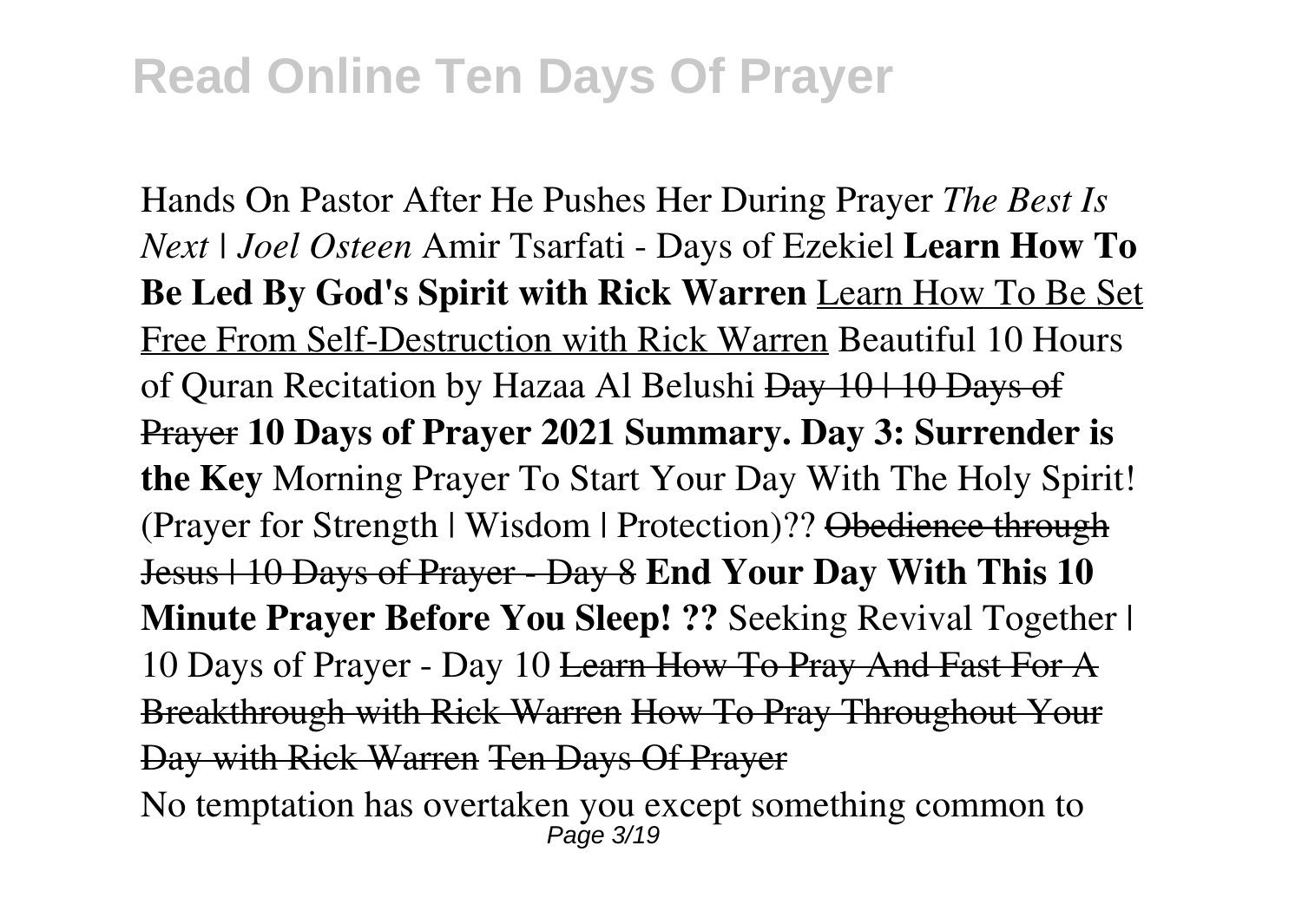mankind; and God is faithful, so He will not allow you to be tempted beyond what you are able, but with the temptation w ...

A Prayer Against the Temptation of Materialism - Your Daily Prayer - July 14

Pope Francis was discharged from a Rome hospital and returned home to the Vatican on Wednesday, 10 days after undergoing surgery to remove half his colon. Francis, 84, stopped at St. Mary Major ...

Pope Francis returns to Vatican 10 days after surgery He continues in Matthew 6:10, "Thy Kingdom come ... We can also bring this prayer into every part of our daily lives. As we go throughout the day, situations may arise where we might want ... Page 4/19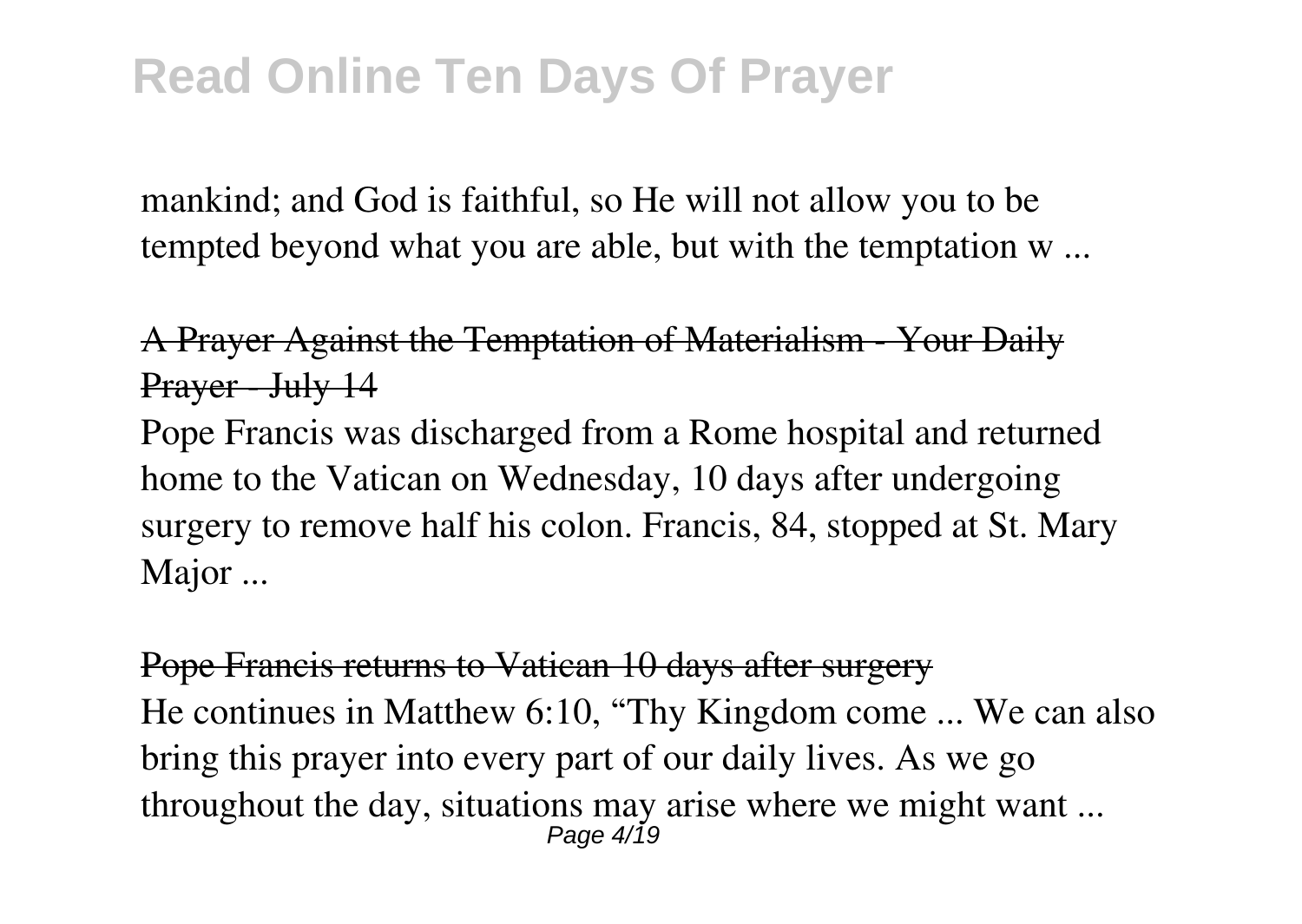What Is the Meaning Behind "Thy Will Be Done" in the Lord's Prayer?

"Who can intervene? God, our father," which is why Pope Francis invited the leaders for a day of prayer and reflection "in the light of God's grace." ...

Pope, Lebanon's Christian leaders meet for day of prayer, reflection The group gathered in the parking lot of the Walmart on Hudson Avenue, where four people were shot and one person was killed in June.

'I am hopeful that with love we'll conquer this' Community gathers for day of prayer, calls to end violence Page 5/19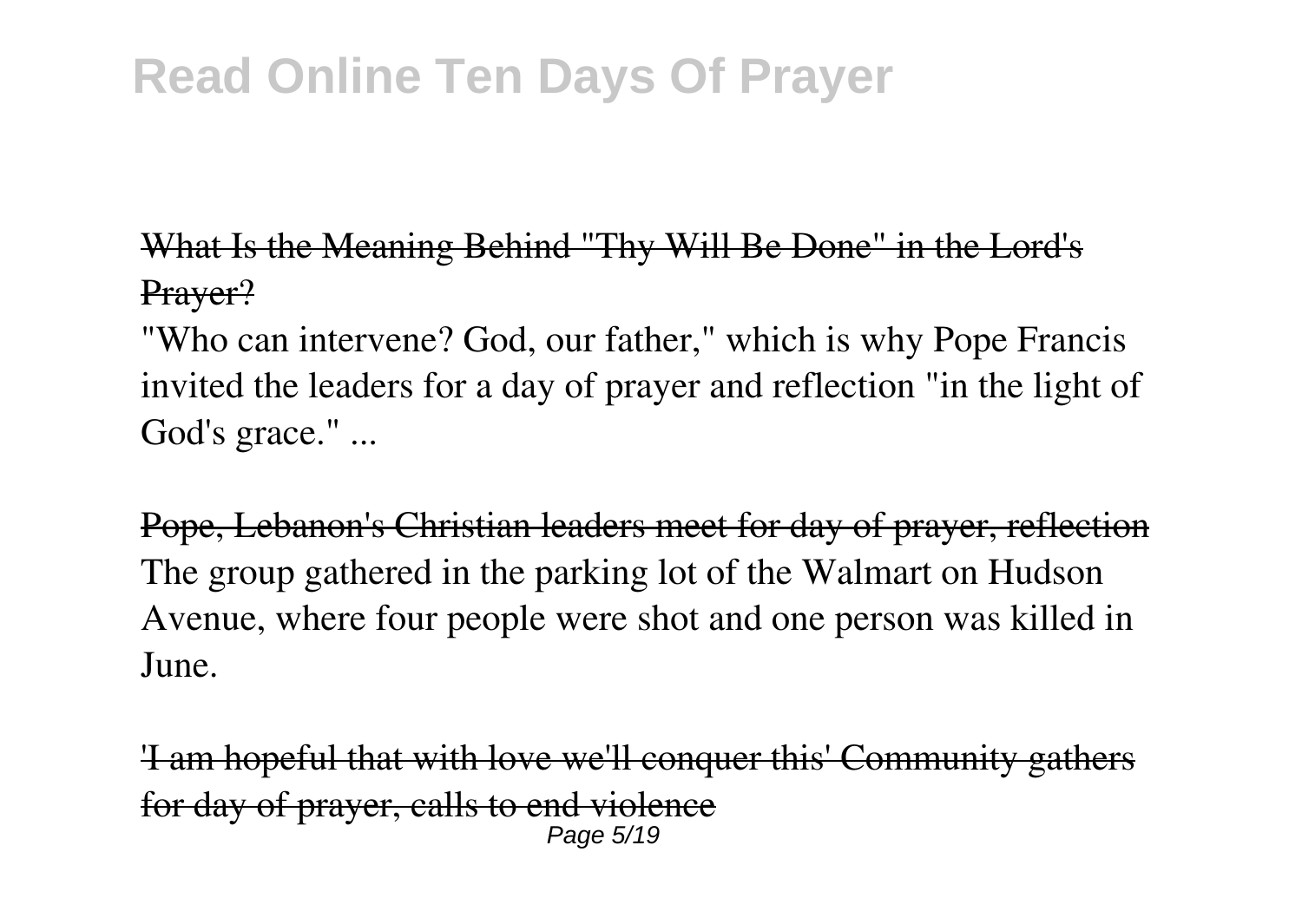When God sends this spiritual revolution, he won't need armies of people. It's true. It only takes one person answering God's call to start a national revival! Will you be that person? He may be ...

This Independence Day, pray for a spiritual revolution Pope Francis was spotted leaving the hospital on Wednesday,10 days after undergoing his first major surgery since he became pope in 2013.

Pope Francis leaves hospital 10 days after surgery but the seventh day is a day of rest dedicated to me." Exodus 20:9 GNT Rest is so important to God that he put it in the Ten Commandments. He wants you to take a day off every week.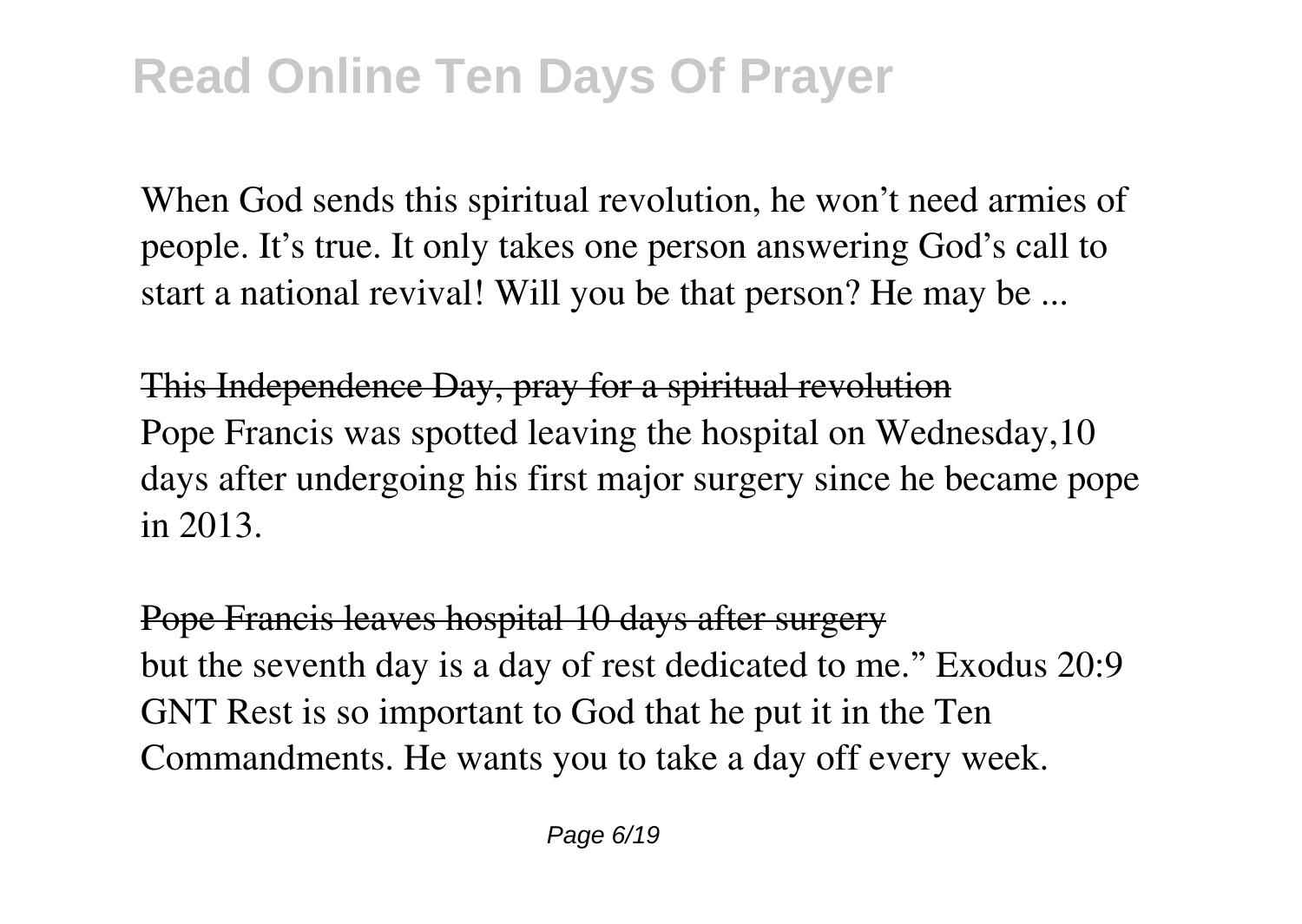A Prayer for the Sabbath - Your Daily Prayer - June 23 The day of prayer for the Middle East was announced by Latin Patriarch Pierbattista Pizzaballa of Jerusalem, president of the Assembly of the Catholic Ordinaries of the Holy Land. This year it took ...

On first-ever day of prayer, Pope implores mercy for the Middle East

National Day of Prayer, currently in its 70th year, is an interdenominational observance of Judeo-Christian beliefs, inviting people of all faiths to pray for the nation on the first Thursday of May.

Santa Maria celebrates National Day of Praver with drive-in Page 7/19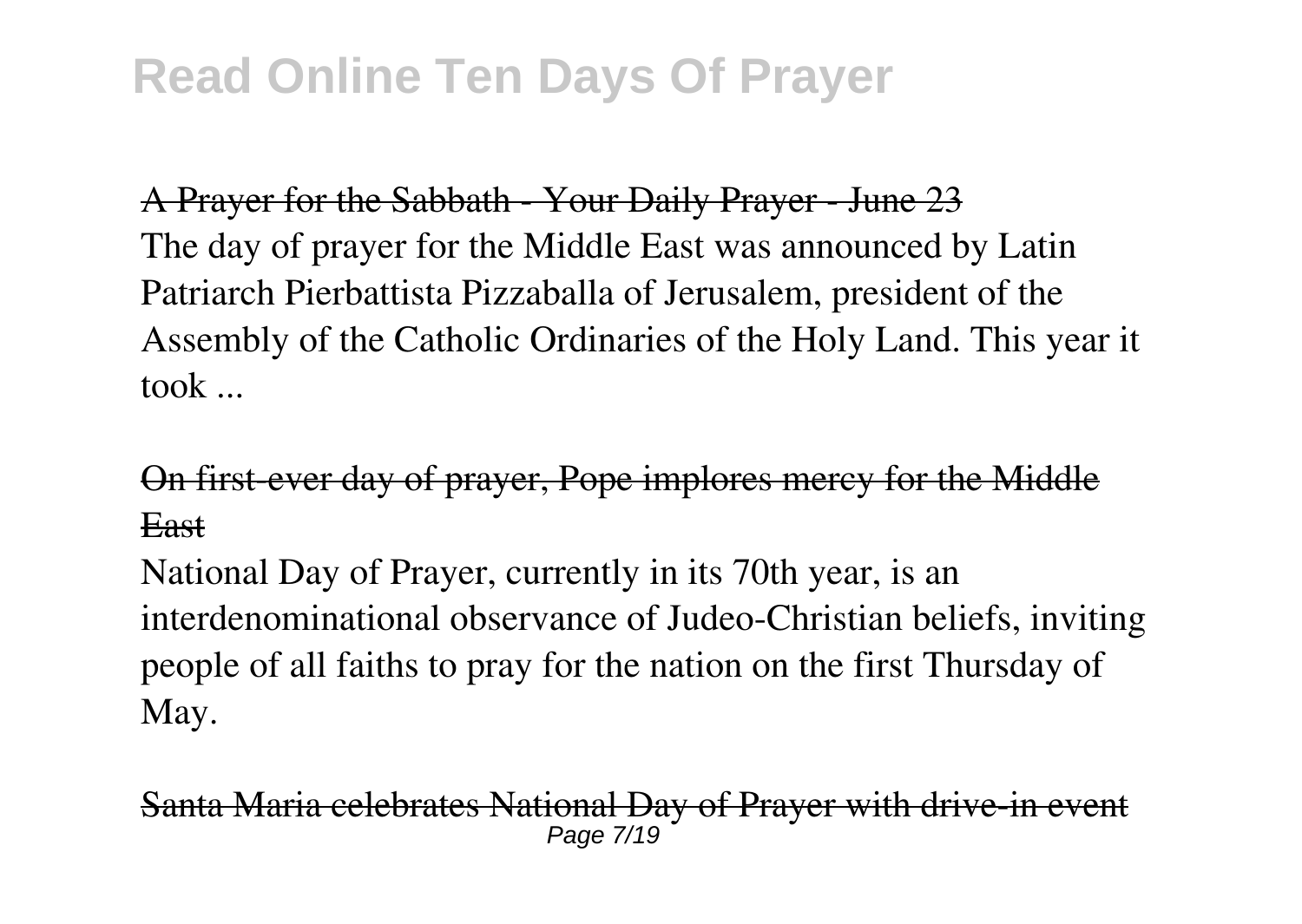Several women are taking up a three-day fast and prayer vigil to draw attention to the gun violence in Austin.

#### Prayer Vigil In Austin

The Nigerian Army on Wednesday observed the 40th day prayer in honour of former Chief of Army Staff, late Lieutenant General Ibrahim Attahiru, and 10 other military personnel, who died in an air ...

Army observes 40th day prayer for late COAS Attahiru, 10 others Francis invited the religious leaders for a day of prayer that began with a silent ... keeps it in his heart through this invite to 10 spiritual leaders with the aim of getting Lebanon through ...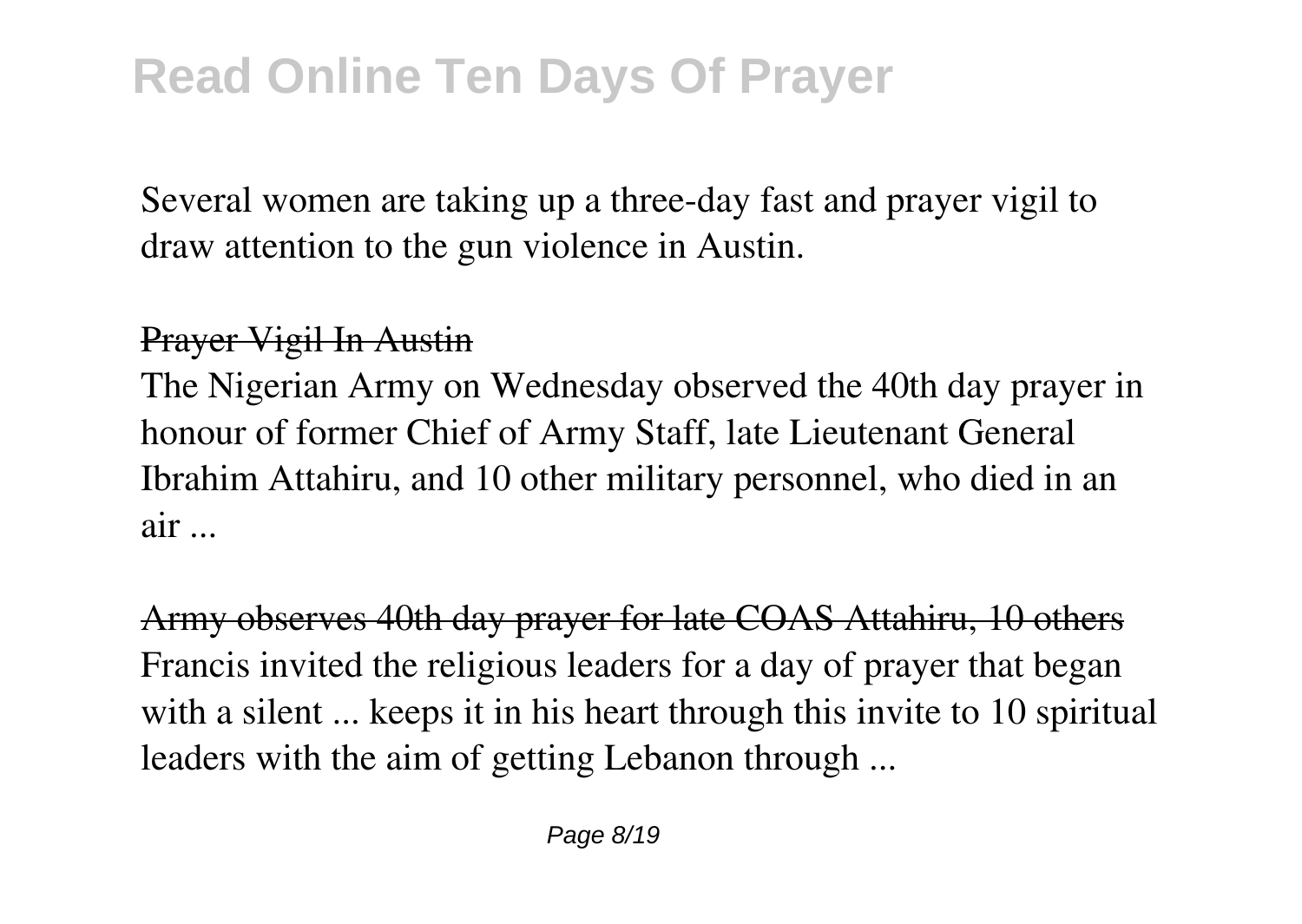Pope: Lebanon must remain a 'land of tolerance, pluralism' A group of women in Chicago's Austin community held a three-day outdoor fast and prayer vigil this Independence Day weekend calling for an end to gun violence.

Women Hold 3-Day Prayer Vigil And Fast In Austin To Call For End To Gun Violence

"Abana alathie," Pope Francis intoned in Arabic as he led nine Catholic, Orthodox and Protestant leaders from Lebanon in praying the Lord's Prayer before St. Peter's tomb.

Pope Francis, Lebanon's Christian Leaders Meet for Day of Prayer, Reflection

Pope Francis was discharged from a Rome hospital and returned Page  $9/19$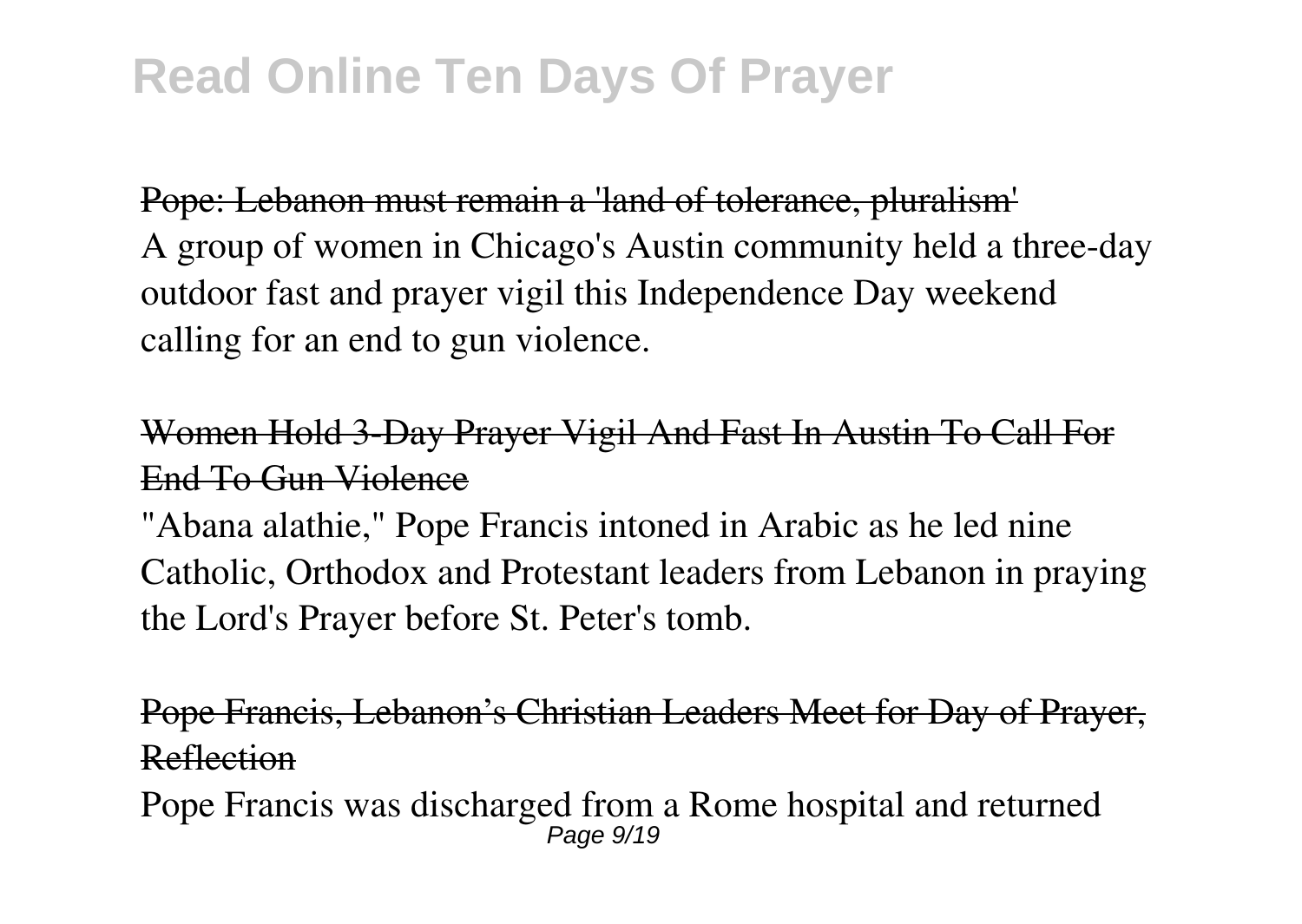home to the Vatican today, 10 days after undergoing surgery ...

### Wed. 10:10 a.m.: Pope Francis returns to Vatican 10 days after surgery

Francis had half of his colon removed for a severe narrowing of his large intestine on July 4, his first major surgery since he became pope in 2013.

#### Pope Francis leaves hospital 10 days after surgery to remove half of his colon

After spending more than a week in a Rome hospital after intestinal surgery, Pope Francis left and returned to the Vatican on Wednesday, officials said.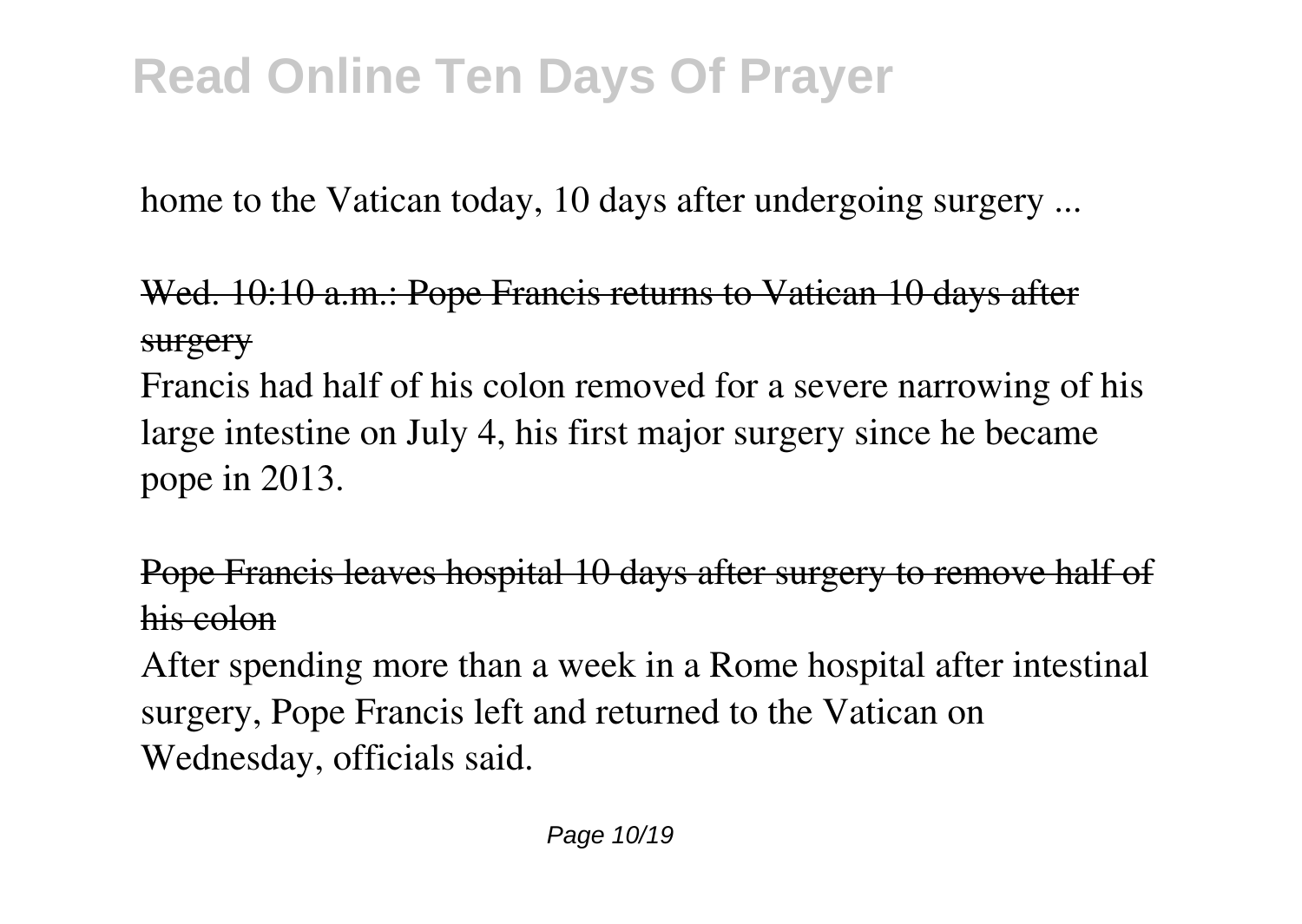This treasury of selected passages from the writings and addresses of perhaps the most impressive leader of the Catholic Church the world has ever known offers, as its editor suggests, "a harvest from the mind and heart of Pope Wojtyla." And so here is a chance for the modern reader, engaged in various daily tasks, to spend a few moments with the Pope each day of the liturgical year, contemplating his reflections on the mystery and the example of Christ; and on the church, man, the family, the lives of the saints, the meaning of holidays, and the place of faith in daily life. His personal concerns as expressed in these passages include such topics as "Sharing with Others," "To Be in Peace," "Consumer Society," "Family Prayer," and "The Great Divine Trial," about the Page 11/19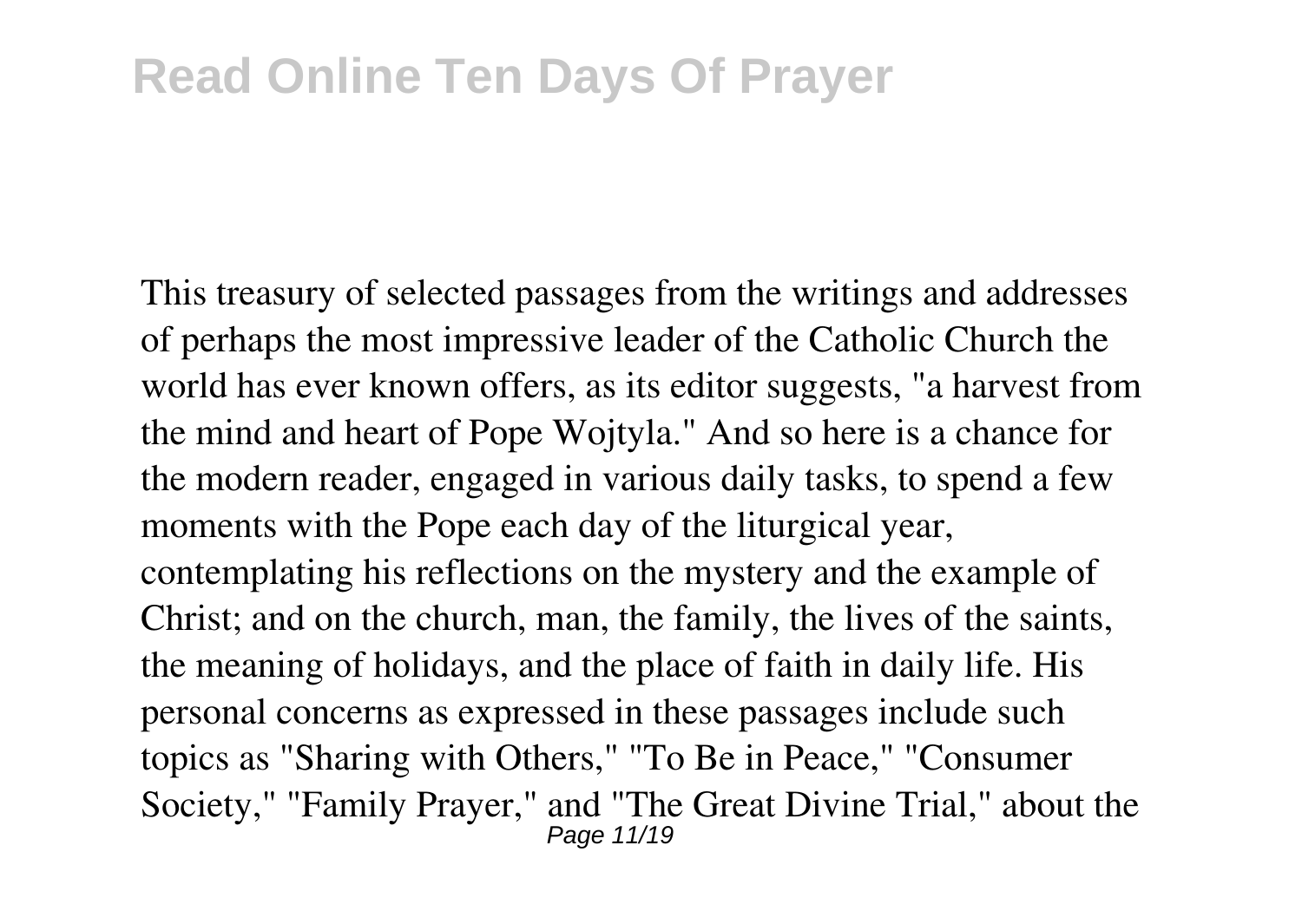meaning of his near-assassination. Through these pages of calm reflection each day of the year, all will find a moment of peaceful repose from the occupations of life.

Guides readers through the process of offering Scripture-saturated prayer to God in response to a daily Bible reading.

The ten days between Rosh Hashanah and Yom Kippur are known as the Ten Days of Awe. These ten days are a time for selfreflection, confession, repentance, paying of debts, and making peace with others whom we have wronged - or who may have wronged us. Though these ten devotionals were composed for use Page 12/19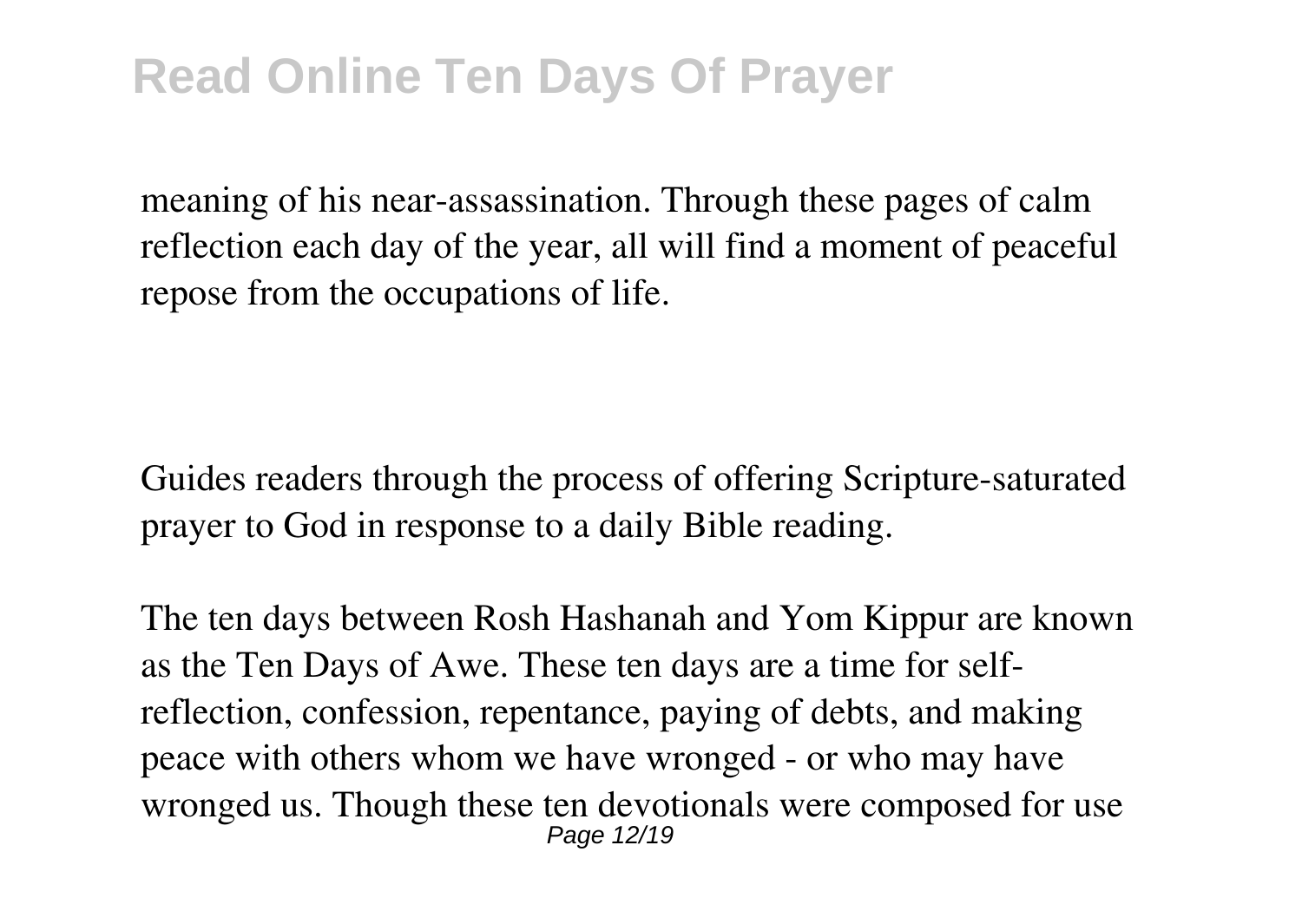during the Ten Days of Awe, they will provide insight and inspiration throughout the year as you embark upon a spiritual journey of the Holy City. These ten devotionals were inspired by a study of the book of Nehemiah, in which the author describes the walls of ancient Jerusalem and its ten gates, each having its own unique name, history, purpose and personality. Nehemiah's account begins with the Sheep Gate in the northeast corner of the city, and proceeds counterclockwise around the city walls as he identifies each gate in turn. There are many hidden lessons in these ten amazing gates to Jerusalem, the City of God, and you are invited to explore them by way of a spiritual journey around the walls of the Holy City. Each gate will provide a unique perspective into the heart of God. Each gate will provide a unique perspective into your own soul, as well. Come on a journey of discovery into eternal Page 13/19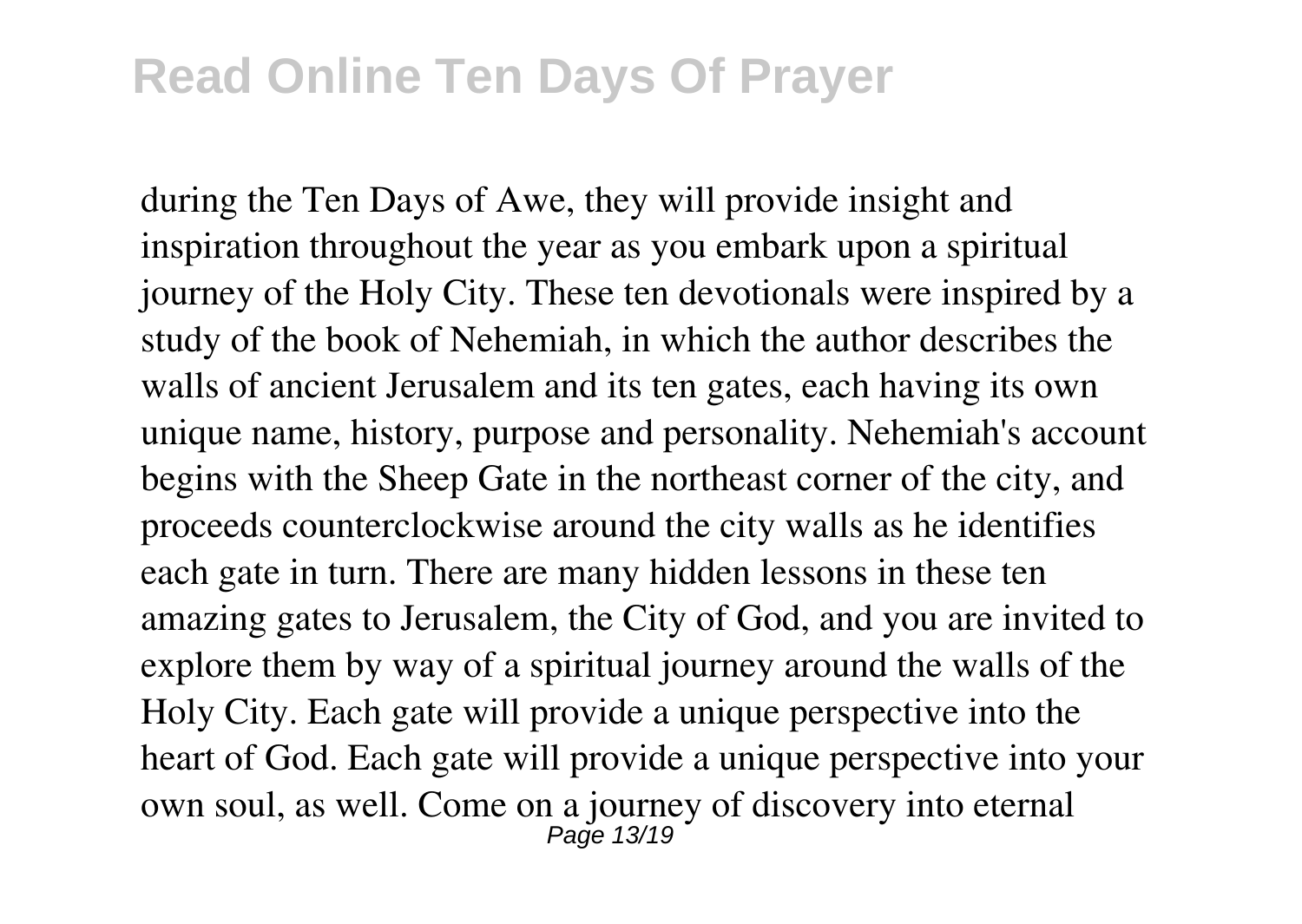truths that are forever new.This economy edition contains the same material as the gift edition of "Ten Days at Ten Gates".

Life is like a roller coaster, and we need spiritual stamina or "staying power" in order to stay true to our faith and calling through all the ups and downs. Prayer is essential for developing spiritual stamina, and this prayer guide is intended to help you strengthen your prayer life and faith through a thirty-day prayer challenge. Within these pages you will find prayer exercises offering instruction in a variety of prayer methods and approaches, including praying in silence, praying out loud, journaling your prayers, and drawing/coloring as you pray. Designed to be used as a devotional companion to Melissa's Elijah Bible study or a separate prayer guide, these prayers will strengthen your faith and increase Page 14/19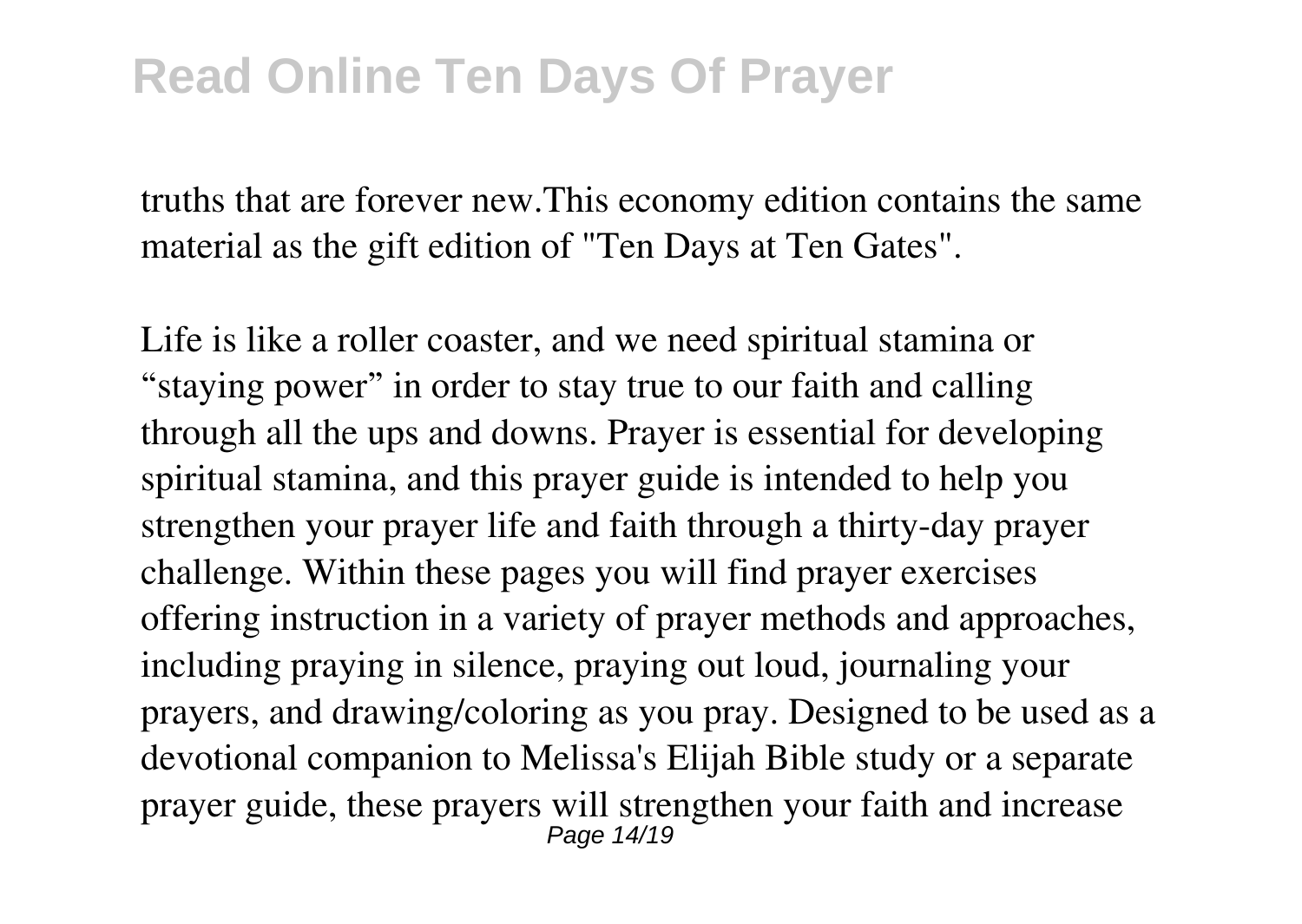your spiritual stamina as you draw near to God. The Elijah Bible study components, available separately, include a Participant Workbook, Leader Guide, DVD with six 20-25 minute sessions, and boxed Leader Kit (an all-inclusive box containing one copy of each of the Bible study's components).

Do you desire a more meaningful study and prayer life?Do you feel the need to reach out to others for Christ?If so, youve come to the right place.This book contains 40 days of devotional studies designed to strengthen your relationship with Christ and enable you to lead others to Him. God wants to do something significant in your life, too. Not only does He long to draw you into closer fellowship with HimHe also wants to minister to others through you. And as you spend 40 amazing days with God, He will prepare  $P$ age 15/19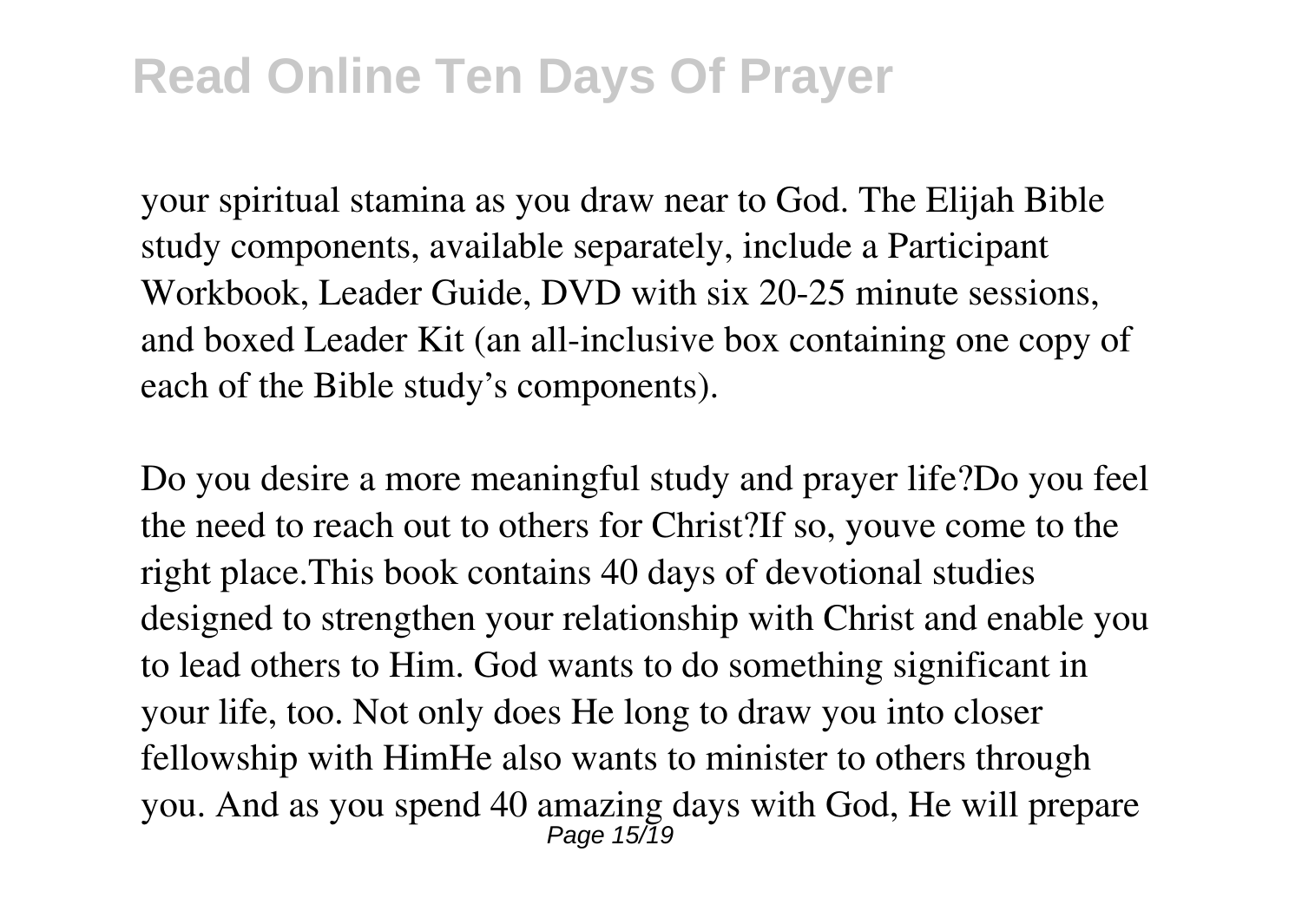you for earths final crisis and Christs long-anticipated second coming.

The ten days between Rosh Hashanah and Yom Kippur are known as the Ten Days of Awe. These ten days are a time for selfreflection, confession, repentance, paying of debts, and making peace with others whom we have wronged - or who may have wronged us. Though these ten devotionals were composed for use during the Ten Days of Awe, they will provide insight and inspiration throughout the year as you embark upon a spiritual journey of the Holy City. These ten devotionals were inspired by a study of the book of Nehemiah, in which the author describes the walls of ancient Jerusalem and its ten gates, each having its own unique name, history, purpose and personality. Nehemiah's account Page 16/19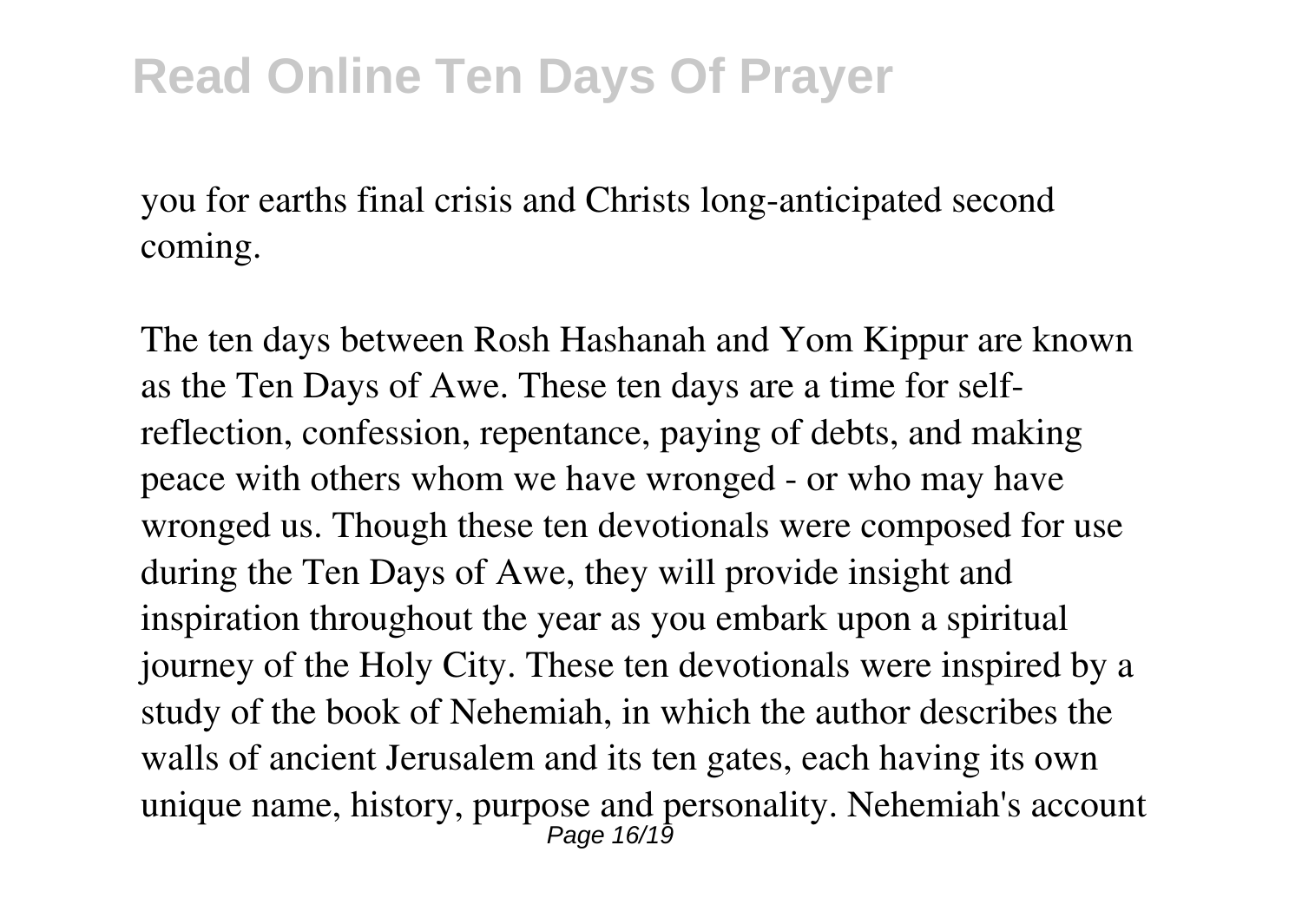begins with the Sheep Gate in the northeast corner of the city, and proceeds counterclockwise around the city walls as he identifies each gate in turn. There are many hidden lessons in these ten amazing gates to Jerusalem, the City of God, and you are invited to explore them by way of a spiritual journey around the walls of the Holy City. Each gate will provide a unique perspective into the heart of God. Each gate will provide a unique perspective into your own soul, as well. Come on a journey of discovery into eternal truths that are forever new.

The High Holy Days -- Rosh Hashanah and Yom Kippur -- are for many Jews the highlight of the Jewish year. The liturgy for the Days of Awe are the longest and most complex of the year, leaving a large number of attendees without a complete understanding of Page 17/19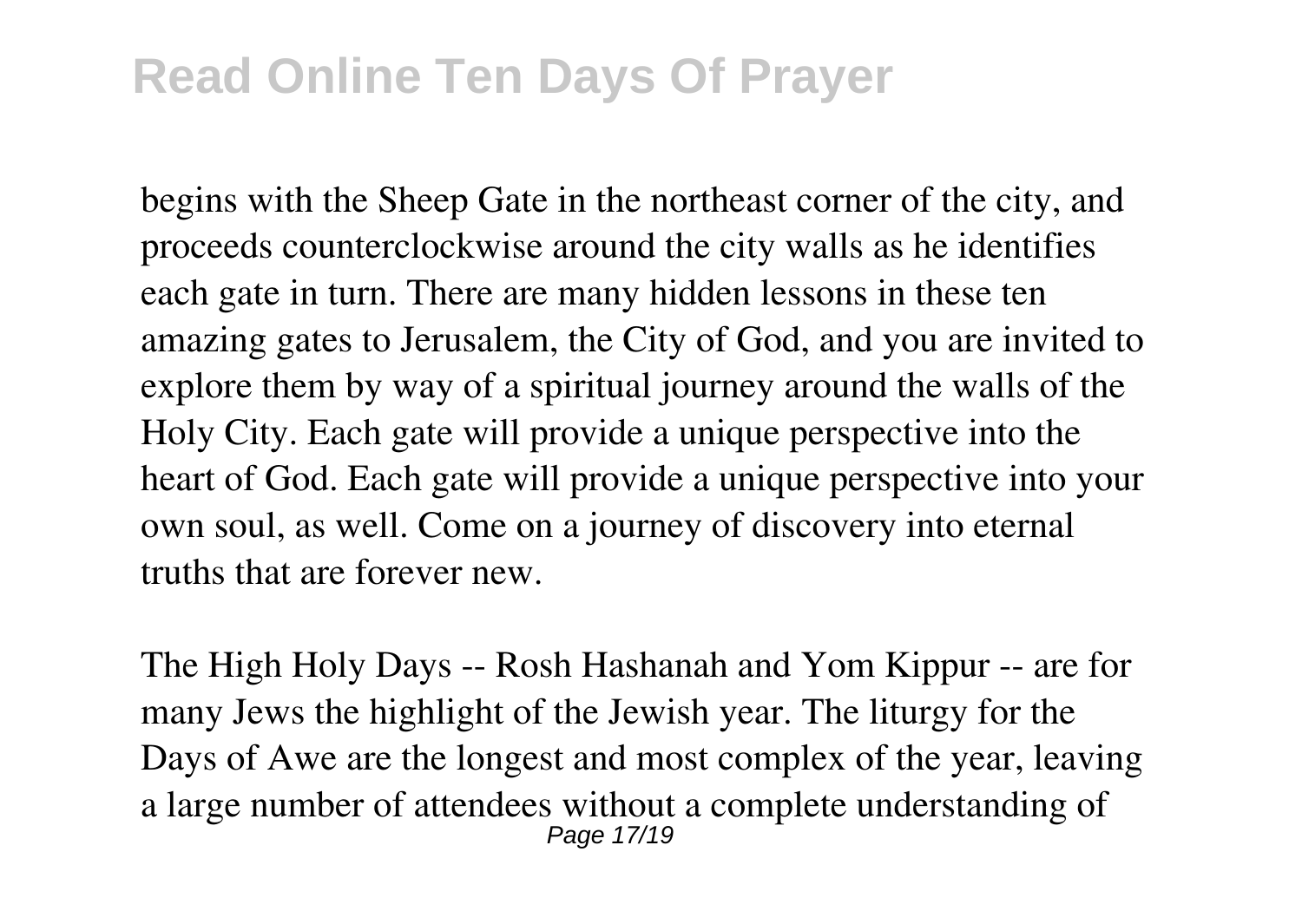the occasion's significance. Entering The High Holy Days provides historical background and interpretation of the ideas, practices, and liturgy and lends them contemporary relevance to today's Jews. Reuven Hammer received his ordination and doctorate in theology from the Jewish Theological Seminary of America. He is the former president of the Rabbinical Assembly and head of the Rabbinical Court of the Masorti Movement.

Prayer is powerful. It is healing, comforting, cleansing, and most of all, it is our direct line of communication with God. If prayer is all these things and more, why is it we so often struggle with it? Maybe we feel we don't have the time. Maybe we don't know how or where to begin. Maybe we don't believe we are worthy to bring our messy lives before God. Through short daily readings and Page 18/19